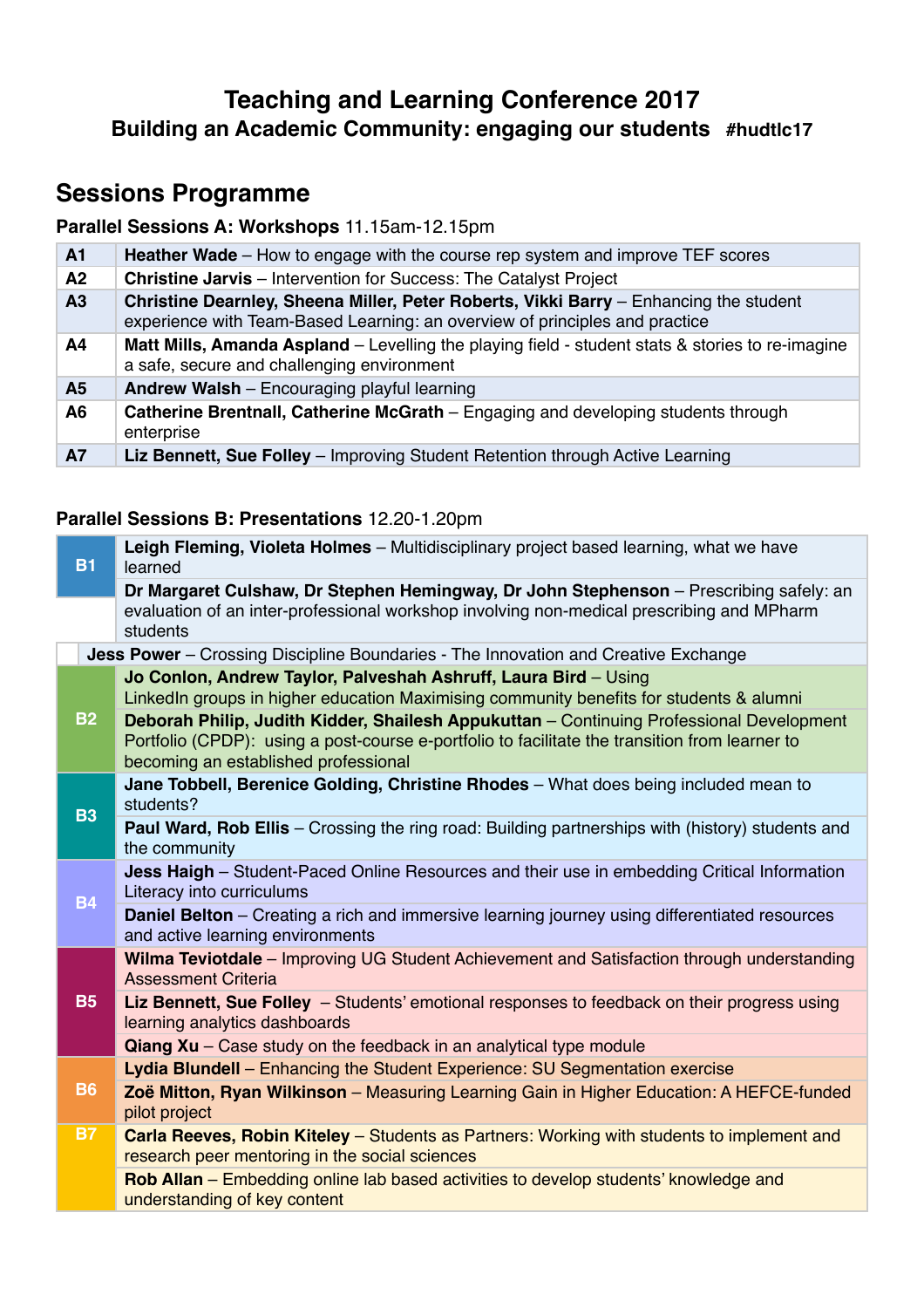## **Workshops: 11.15-12.15**

Please choose one of the following 7 workshops (A1-A7)

#### Heather Wade – How to engage with the course rep system and improve TEF scores

This will be an interactive session with the Course Rep Team. Exploring how the University can gain the most out of the student representation and how this will be reflected in, but not driven by, a desire for the best possible NSS score.

With student representation at the heart of this session we will demonstrate what effective representation looks like and consider the benefits that it brings through the formal structures and informal opportunities. We will examine the reality of the system and discuss the challenges and barriers that are faced across the campus.

A panel of Course Reps and the Course Rep Team will be on hand to answer your questions and queries – and to take on board your comments.

Together we will create a developmental plan for how we can continue to move the partnership forward. Ensuring that students remain at the heart of the co-creation of the curriculum at Huddersfield, that representation is effective and that Huddersfield maximises the NSS and therefore TEF measures.

#### **A2 Christine Jarvis – Intervention for Success: The Catalyst Project**

INTERVENTION FOR SUCCESS is a project involving four partner HEIs (Huddersfield, Lincoln, Coventry and MMU) to address barriers to student achievement. It focuses on tackling differential achievement, by developing practical activities and resources that will support students at risk of leaving or not achieving their potential. The interventions will be available for all students, but draw on national and institutional research which tells us about groups most likely to graduate and achieve a good degree (Commuter students, students from disadvantaged social groups and some categories of BME students). Each partner will use their own learner analytics and tracking and monitoring systems to enhance personal academic tutoring. Each institution will develop and trial a particular form of intervention, which personal academic tutors (PATS) can use to support students who are not making expected progress, or who have asked for support with a particular aspect of their studies.

Participants in the workshop will be introduced to the project and asked to consider how they might apply some of the interventions in their own contexts.

#### **A3 Christine Dearnley, Sheena Miller, Peter Roberts, Vikki Barry – Enhancing the student experience with Team-Based Learning: an overview of principles and practice**

There is a tentative, though growing body of evidence to support team-based learning (TBL) as a strategy that can impact on student engagement, student satisfaction, attainment, practice development and transformative teaching and learning. The literature indicates that implementing TBL within the curriculum is not without challenge and requires a sustained and structured approach. Staff and students need to understand the processes involved, and why they should be adhered to, in the pursuit of enhanced student experiences and outcomes for students in Higher Education (Dearnley et al. *in press*). This session will provide an introduction to the principles and processes of TBL, which is a collaborative learning and teaching strategy designed around units of instruction that are taught in a three-step cycle. There will be an initial introduction to the TBL implementation project that is being undertaken in SHHS, its aims and achievements to date. This will be followed by interactive exercises designed to engage staff as learners in structured TBL activities.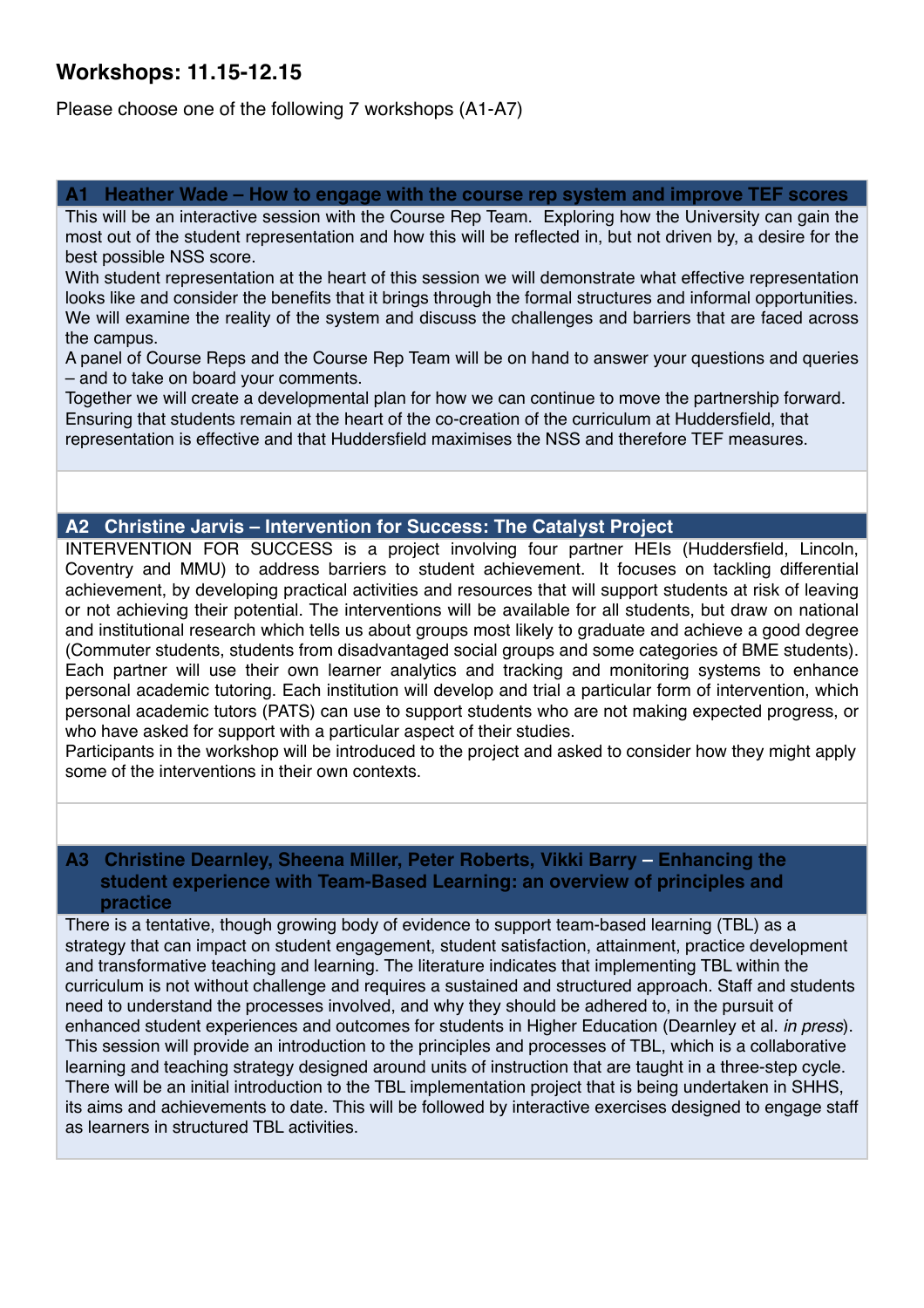#### **A4 Matt Mills, Amanda Aspland – Levelling the playing field - student stats & stories to re-imagine a safe, secure and challenging environment**

There are significant differences in levels of achievement and withdrawal between students with diverse backgrounds. The stats will clarify what the playing field currently looks like here at the University of Huddersfield. The stories will help us to re-imagine how we provide a *safe, secure and challenging environment* for every student. Through developing a better understanding of our students' backgrounds participants will be invited to explore, excavate and build upon how we use the first 100 days at University with the aim of levelling the playing field and inspiring success for all students.

#### **A5 Andrew Walsh – Encouraging playful learning**

This workshop will introduce the benefits of play in adult learning and give opportunities for attendees to reflect on how their own teaching practice could become more playful. It will link play to student outcomes and satisfaction.

Attendees will be introduced to learning games, educational escape room ideas, creative and playful teaching ideas, and other ways in which we can encourage more play in learning, particularly through game based learning.

The idea of "permission to play" will be discussed and how we can give students (and staff) permission to play at University.

Attendees will receive a comic outlining some key benefits of play in Higher Education. And some sweets. And a kitten\*

The session will be playful in nature and will involve opportunities to participate in play throughout the workshop.

\*kitten subject to availability and may be substituted without notice.

### **A6 Catherine Brentnall, Catherine McGrath – Engaging and developing students through enterprise**

This session will explore the soft (yet essential) skills, work-related learning and career development opportunities, which are created through student focussed enterprise learning pedagogies and entrepreneurial practice.

Lackéus (2016) identifies that entrepreneurial learning approaches are good models for the development of non-cognitive skills. This workshop will share his conceptual framework, and illustrate how educational design that requires learners to create value *for others*, leads to frequent interactions with the outside world and other emotional events (feelings of happiness, motivation, relevancy, frustration), and that navigating these experiences develops student mind-sets and non-cognitive skills. The session will be co-delivered by students accessing the Enterprise Team's Enterprise Support and/or Enterprise Placement Year at the University of Huddersfield. The students will demonstrate how developing enterprise projects and businesses is equipping them with confidence, professional skills and attributes and real world experiences, which are preparing them for life after university.

**A7 Liz Bennett, Sue Folley – Improving Student Retention through Active Learning**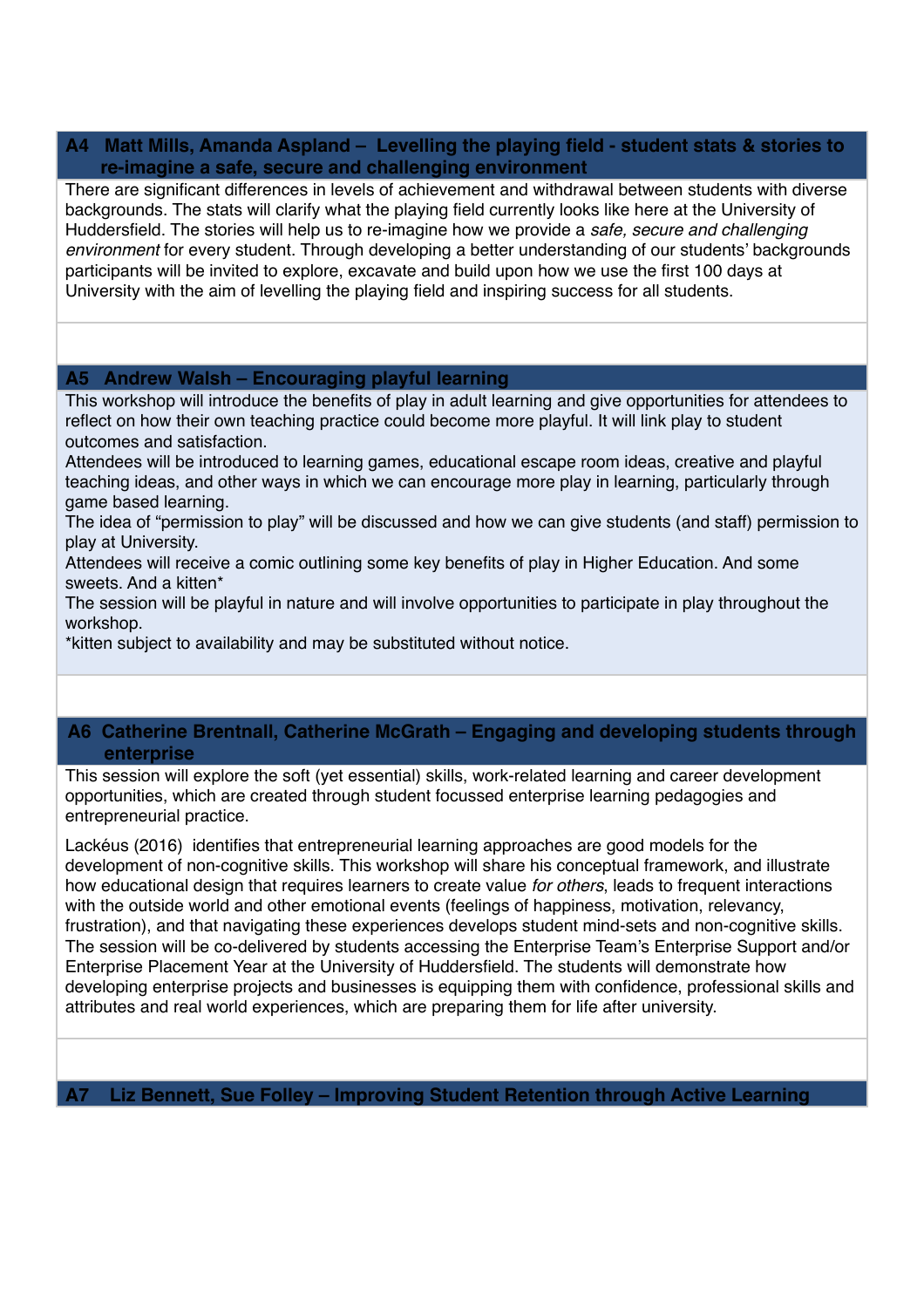Participants will be introduced to research from HEA and HERE on the factors and approaches that affect retention in higher education. The workshop will particularly focus on approaches to teaching that are known to support retention. Participants will share good practice from their context and will generate ideas to take forward into their own contexts. The workshop is designed around a couple of practical activities which have been developed as part of the popular and successful, D4 Curriculum Design Workshops.

D4 Retention Workshop (2017) Available from<http://ipark.hud.ac.uk/content/training-development>

## **Presentations 12.20-1.20pm**

Please choose one of the following 7 presentation sessions (B1-B7)

## **B1**

**Leigh Fleming, Violeta Holmes – Multidisciplinary project based learning, what we have learned** 

The session will introduce the planning and execution of the project which engaged 350 students from across the whole School of Computing and Engineering in a week long practical problem based activity. It will explore aspects of collaborative working with colleagues from other disciplines, engaging industry in student centred projects, the logistics and challenges of the project and also the positive outcomes which have resulted showing impact on TEF metrics and student outcomes.

The students who engaged in the project were from very different subject areas, so the challenge of finding relevant activities to develop students from different backgrounds will be explored alongside the physical resource requirements.

The project has potential to impact on attainment, student satisfaction, employability and aspiration. Methods of evaluating the effectiveness of the project will also be open for discussion.

#### **Dr Margaret Culshaw, Dr Stephen Hemingway, Dr John Stephenson – Prescribing safely: an evaluation of an inter-professional workshop involving non-medical prescribing and MPharm students**

The judicious use of medicines can be major determinants in patient well-being. Unfortunately medicine errors can lead to adverse consequences for the patient rather than therapeutic benefit. It has been suggested inter-professional training between key stakeholders in the prescribing process can make a major contribution to negating medicine errors. With error prevention in mind, joint working between non-

medical prescribers (NMPs: nurses, podiatrists and physiotherapists) and 4<sup>th</sup> Year MPharm students has been introduced in the form of a workshop centred on the issue of prescriptions, and determinants of competence and safety.

Although both courses are at Master's level, the workshop is designed to facilitate learning for students with differing experiential and educational backgrounds. NMPs have 3+ years clinical experience postgraduation, and are experts in practice. Pharmacy students have an extensive theoretical knowledge of drugs and their use, but little or no experience in practice.

We evaluated the workshop for the two academic years it has run, using a questionnaire assessing knowledge, process and relationships. Data (n=337) was analysed using multivariate methods, revealing that NMPs rated significantly higher than MPharm students on all domains (*p*<0.001). Participant effect

was greatest in the determination of knowledge scores (partial- $\eta^2$ =0.100); with smaller effects in other domains.

**Jess Power – Crossing Discipline Boundaries - The Innovation and Creative Exchange**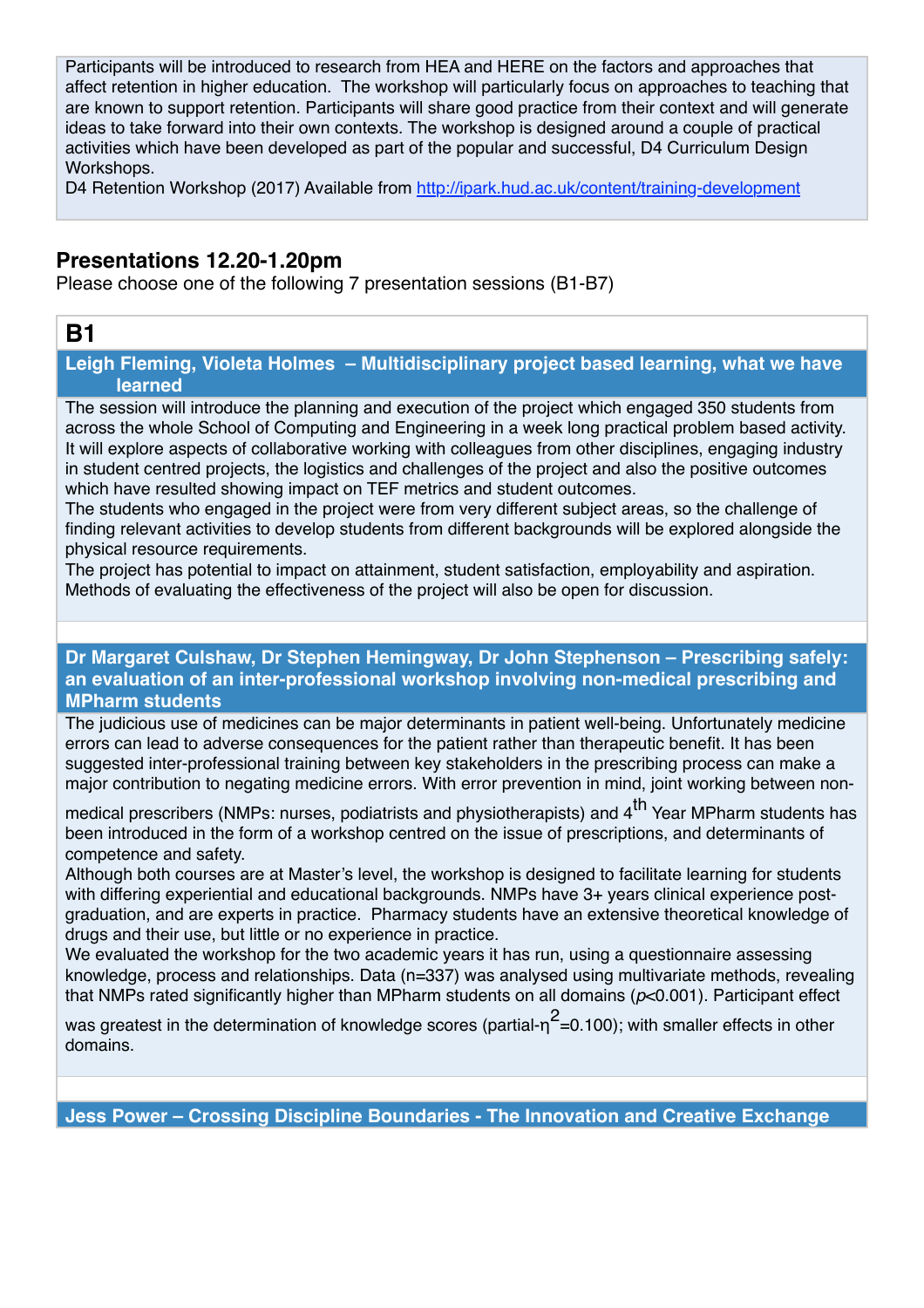The Innovation and Creative Exchange Project has developed a legacy of learning that promotes innovation, design thinking, new product development and further opportunities to take products through to market through developing sustainable networks with the commercial sector. It provides a real opportunity to develop employability skills through partnerships with student peers and the commercial sector, in a fast paced flexible and challenging learning environment. It brings together students from across the University, who value innovative thinking, ideas generation and interdisciplinary working as part of their student experience. It has created a blue-print for innovation (case study) in pedagogy through a functioning exchange for industry and businesses to present challenges and opportunity for student to develop core skills in relation to employability and sustainable professional networks beyond their discipline.

This session presents ICE as a best-practice models for embedding interdisciplinary collaboration into the UG student experience. Key challenges, levers/mechanisms and institutional barriers will be discussed and debated. By drawing on specific examples of interdisciplinary student collaborative industry challenges implemented in the last 4 years at the University of Huddersfield, the value to student learning, employability and professional development is ascertained.

## **B2**

## **Jo Conlon, Andrew Taylor, Palveshah Ashruff, Laura Bird – Using**

**LinkedIn groups in higher education Maximising community benefits for students & alum ni** 

The aim of this project is to create a LinkedIn group to connect Fashion and Textiles academics, alumni and undergraduates to leverage the social capital within this network.

LinkedIn has become the premier social media site for professionals, most employers will search for a job candidate on LinkedIn; despite this many students use a range of other social media. LinkedIn has many powerful tools and inherent capabilities that facilitate the range of networking that students engage in to find internships, placements, jobs, and to make professional connections, but compiling a profile takes time with a slow build to engage as "future professionals".

The course team of Fashion Buying Management encouraged undergraduates to join the UoH alumni group on LinkedIn since 2013. This initiative has provided information on graduate destinations (including data for DHLE) and career progression, as well as enhancing networking opportunities for undergraduates. The project has demonstrated the potential to more actively utilise alumni as role models and mentors. Through this ADA funded project (2016/17) we have started immediately to launch LinkedIn with our first years, who have responded enthusiastically and very professionally. The project has attracted increased numbers of alumni and business partners to connect with the group.

### **Deborah Philip, Judith Kidder, Shailesh Appukuttan – Continuing Professional Development Portfolio (CPDP): using a post-course e-portfolio to facilitate the transition from learner to becoming an established professional**

This presentation analyses the potential value and relevance of further extending the use of professional course e-portfolios to include post-course provision - the Continuing Professional Development Portfolio (CPDP). Involvement in post-course professional development raises issues such as employability, development of professionalism and professional identity, mentoring and other on-going support; relevant use of technology also has a role in this context. Drawing on experience of the current development of an e-portfolio using PebblePad for the professional training of teachers in the Lifelong Learning sector, the session will examine the concepts of liminal space around the transition from learner to employee. Implications of these issues are considered from the perspectives of the institution, tutors, learners and employers, and the extent to which they might benefit or not from involvement in the continuation of this process. Drawing on a survey of students and staff users of the professional training e-portfolio, a vignette style CPDP site will be used to present and discuss issues of post-student development and transition experience. Perceptions around four key issues of institutional targets, student experience, student benefits, and institutional benefits will be discussed.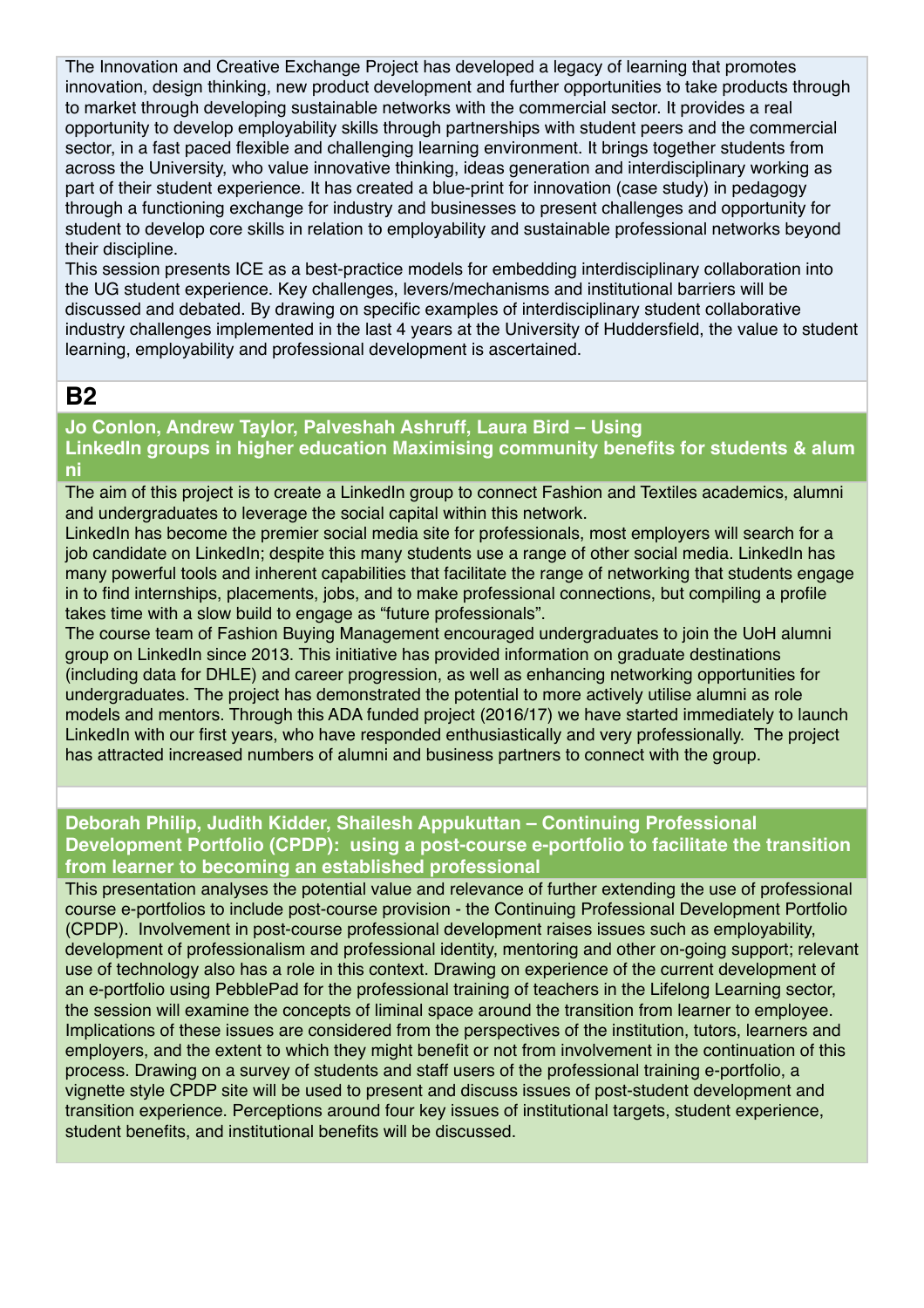### **B3**

### **Jane Tobbell, Berenice Golding, Christine Rhodes – What does being included mean to students?**

In this session I will present data from a project in the School of Human and Health Sciences where we trained students to collect data from their peers around what inclusivity means in Higher Education. Participants were asked what being included felt like, what practices caused difficulties in inclusion and finally for their suggestions to improve inclusive practice. Over 60 students were trained in data collection and 723 responses from over 200 students were gathered over a period of three months. Many themes emerged from the data but the most prominent themes surround the desire for relationships with peers and staff; empowering communication and knowing what's going on. The nature of the relationship desired and the practices which empower communication and understanding will be discussed here. Participants in the session will be invited to generate ideas to maximise inclusion in light of the data.

## **Paul Ward, Rob Ellis – Crossing the ring road: Building partnerships with (history) students and the community**

This presentation explores an integrated co-productive approach to student learning and staff research/ impact and that collapses boundaries between communities of learning, communities of research and local communities. It explores how, in History, we develop students as partners in our research to enhance its impact through community-based learning. By working with a wide variety of external organisations, such as the Mental Health Museum, Kirklees Local TV, Skelmanthorpe Textile Heritage Centre and the National Coalmining Museum on student-centred projects, we are able to develop meaningful and productive partnerships with students in which they can see the social value of their university work, while it contributes to the development of university research and its impact. The presentation will examine some of the pedagogical literature on community-based learning and link it to developing methodologies in the co-production of historical knowledge and will apply this through explaining how this has worked in practice with groups of students on a range of second and third year modules. It will argue that approaches to research – rather than specific research outputs - can provide models for externally-focused teaching that values learning that takes place off campus and takes the university across the ring road.

## **B4**

### **Jess Haigh – Student-Paced Online Resources and their use in embedding Critical Information Literacy into curriculums**

This session describes a small research project conducted by Subject Librarian Jess Haigh, as part of a wider Teaching, Learning and Assessment Project within the School of Education and Professional Development.

The wider project's aims was to embed critical writing into the undergraduate framework. As part of a discussion on how the Library could be involved with this, it was decided to create an online, studentpaced resource that would quickly give students an overview of good practice in searching for academic sources. This was to allow class time with the librarians to be freed up for concentrating on more critical practices such as evaluating resources. The resource would condense what was currently an hour long session with the librarian into a 15 minute online exercise that could be either done in class or tutorial time, or before information sessions using the "flipped classroom" approach, where students learn about something before class, therefore using class time for critical appraisal.

A resource was designed and piloted on a group of BA Childhood Studies second year students. This presentation will go through the creation of the resource, created using NearPod, and the outcomes of this pilot. The findings of the pilot, which include information about the help-seeking behaviour of students, will be presented for discussion.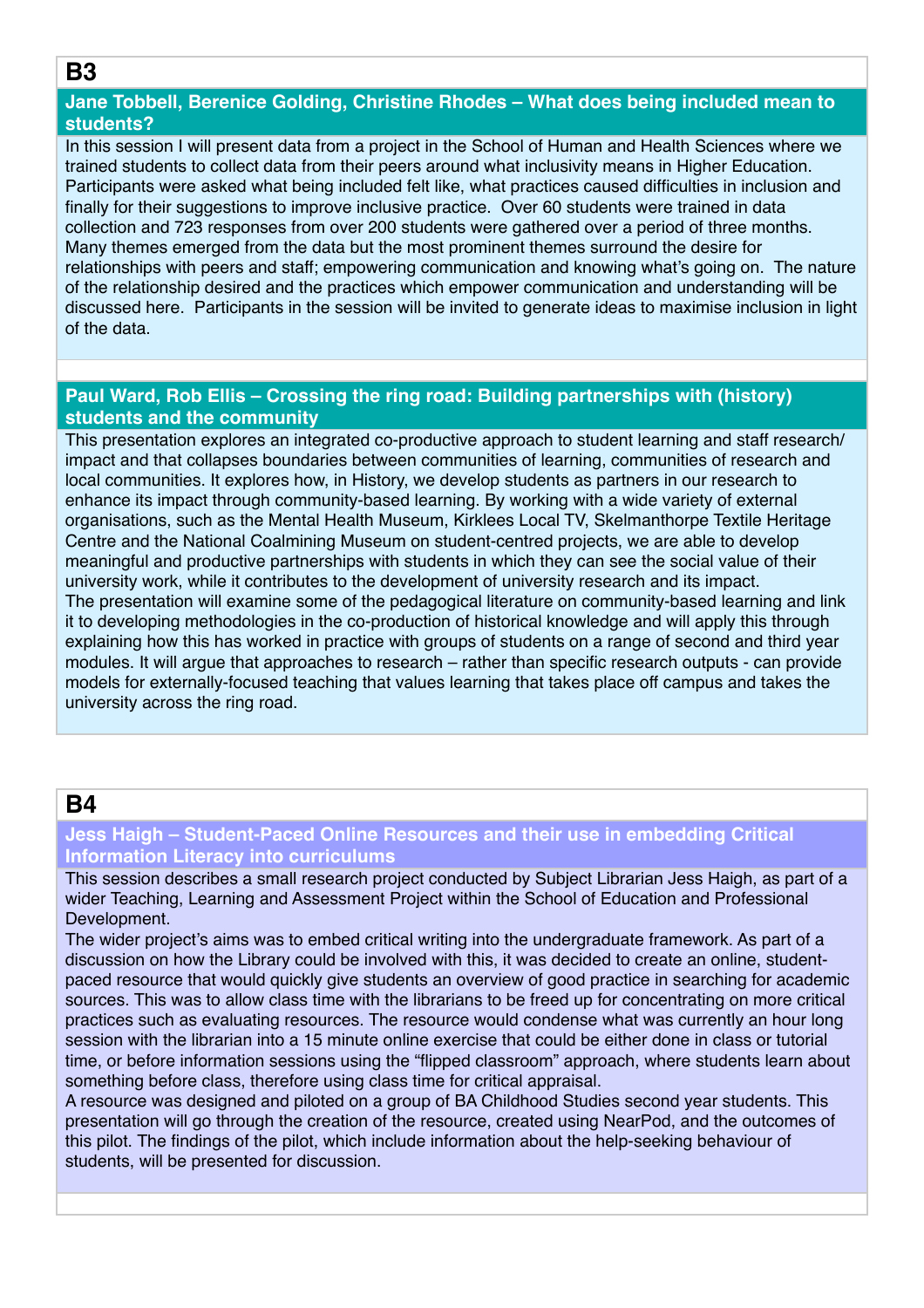### **Daniel Belton – Creating a rich and immersive learning journey using differentiated resources and active learning environments**

This session will outline the development of differentiated resources and active learning environments, designed to create a rich and immersive learning journey for students on a second year chemistry module. These developments include augmentation of online and face-to-face teaching, including: online video tutorials to introduce, explain and reinforce key concepts in advance of lectures and labs; structured reading assignments to encourage autonomous learning; e-notes that complement and support learning in lectures; 'Peer Instruction' to encourage active participation during class time; and gamification using medals to indicate progress within a specific topic. Online tutorials have also been developed and deployed. There can be taken over and over again, with slightly different questions each time (in many cases there are thousands of permutations). Marks, detailed feedback and worked solutions are provided for each question immediately after the tutorial is completed, enabling misunderstanding to be corrected. Students can draw upon all of these different resources as much or as little as they want in order to construct their own learning journey. In this session, I will explain how these changes were implemented and the effect it has had on student learning.

## **B5**

### **Wilma Teviotdale, Karen Mountain – Improving UG Student Achievement and Satisfaction through understanding Assessment Criteria**

This study set out to cover 10 UG honours level modules, across the Business School, to engage students directly with assessment criteria on summative work to improve their levels of understanding of what tutors are looking for (and hence student performance) and to improve levels of satisfaction with Assessment and Feedback questions in the NSS. Following discussions with course leaders, and then module leaders (MLs) involved in this study, tailored interventions were designed with MLs close to points of summative assessment. These interventions depended on the nature of the summative work and what MLs considered were key weaknesses in student understanding (hence lower assessment performance). Student views on each intervention were captured immediately via a short survey; focus groups will be used as a follow up. Staff views were captured via an individual interview. Mixed responses across modules at this point show key areas where improvements can be made before embedding this approach, beyond UG honours modules, in 2017/18. Not all MLs considered the approach worthwhile to date and impact on student performance is not yet known. Student views were very favourable overall but, at module level, this has been affected by ML and tutor views and approaches.

### **Liz Bennett, Sue Folley – Students' emotional response to feedback on their progress using learning analytics dashboards**

This presentation reports on a SRHE funded research project which seeks to understand how students respond to receiving information about their progress delivered to them via a student dashboard. Student dashboards have been shown to support positive student engagement in learning leading to improvements in student motivation, retention, satisfaction and attainment (Duval, Verbert, Klerkx, Govaerts, & Santos 2013; HEA 2014; Sclater 2014; UCISA 2015). In particular dashboards are used to support particular students through targeted interventions (for example those at risk of dropping out). The presentation will report on the emergent findings from data gathered for this study. In particular, it will begin to answer the study's research questions, which are:

- What is the emotional impact on students of dashboards and how do they respond to information about their progress and learning behaviours?
- Can certain aspects of design of feedback on progress (e.g. use of language and the way that interventions are signposted to students) support positive student engagement in their learning?
- How does the data collected in this study open up new ways of theorising institutional use of data and understanding students' learning journeys?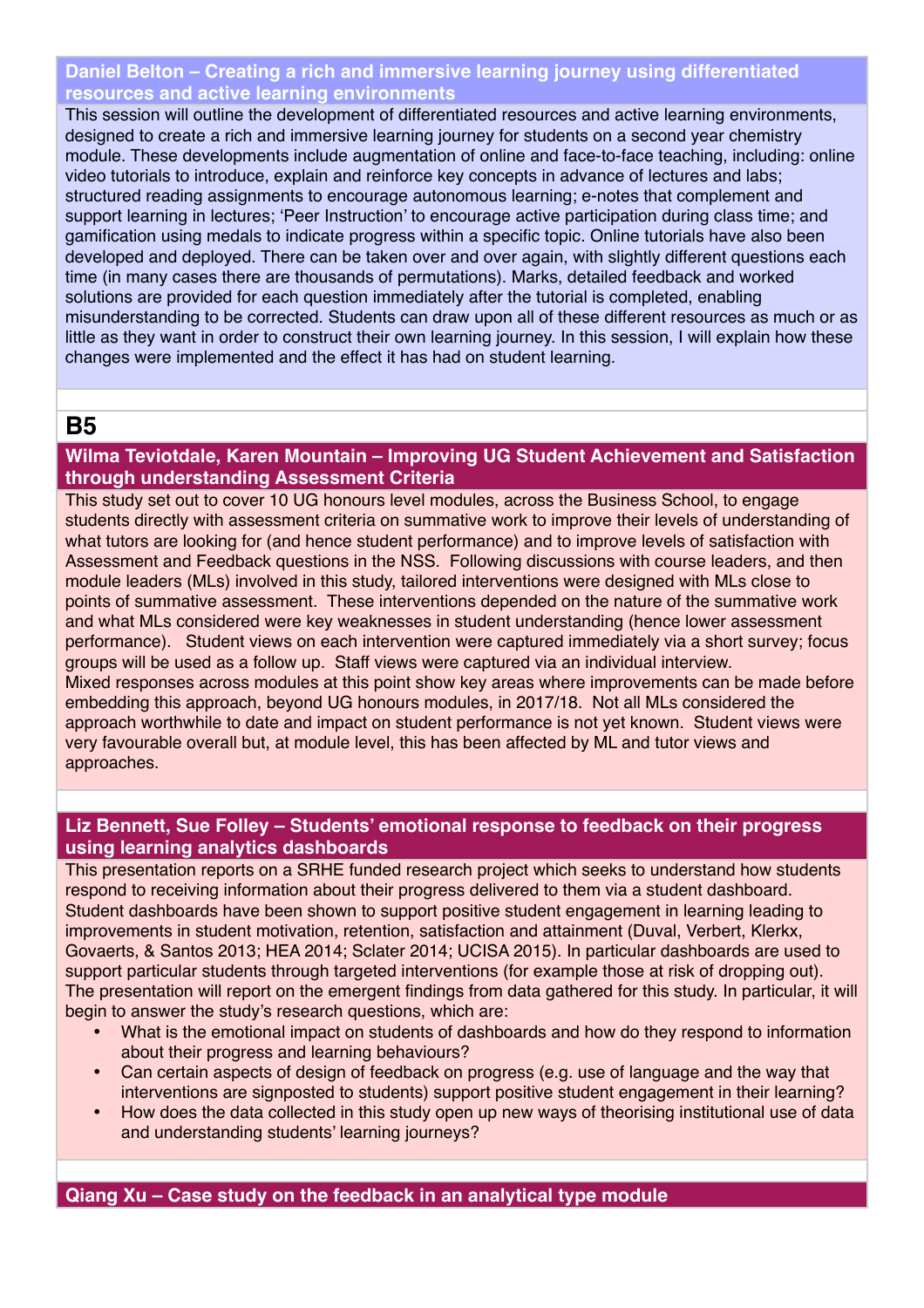Across the HE sector, assessment and feedback is recognised as the area of the NSS Survey in which there is the greatest room for improvement in scores for satisfaction, while participation rates in institutional module evaluation surveys have traditionally been too low to yield useful data. This session aims to address this gap in knowledge around students' perceptions of the quality and effectiveness of feedback, reporting on the outcomes of a study into feedback delivered in an Honours module in Engineering.

Three surveys were conducted with students: the first at the end of first semester, the second in the middle of second semester, and the third at the end of the teaching year. Generic feedback was given to the class after the first and second survey.

Formative feedback was provided on early drafts of assignment work, and following an analysis of the impact of this feedback on final grades, interviews were conducted with a number of students to explore how they had responded to and utilised the formative feedback' in finalising their assignment work. The findings of this case study suggest that 1) the feedback given in the specific module was adequate and good enough; 2) that our own student survey result was affected by the time in the learning cycle; 3) critical feedback is necessary and beneficial to students; 4) student do get some benefit in the feedback on their draft work, however, the improvement is strongly limited and/or affected by their understanding of the question.

## **B6**

### **Lydia Blundell – Enhancing the student experience: SU Segmentation exercise**

The Students' Union has undertaken a 'segmentation exercise', to gain a deeper understanding of students' attitudes, behaviours and values. Having constructed four student groups we will look at these in more detail, exploring students' motivations for coming to University and for specifically choosing to study at Huddersfield. We will then consider how we can use this understanding to better support students, improve retention and help them engage with their studies; identifying barriers too engagement and methods of engagement for each group of students.

### **Zoë Mitton, Ryan Wilkinson – Measuring Learning Gain in Higher Education: A HEFCEfunded pilot project**

This session will outline the University's HEFCE funded longitudinal project on Learning Gain, the parameters of the project will be explained fully within the session, and its' intended outcomes made clear. The project commenced in October 2015, in partnership with Lincoln University, and will conclude in July 2018, it is one of thirteen national projects, involving 70 university partners, being funded by HEFCE all focusing on different tools to measure Learning Gain. The details of the wider national project will be outlined, and its' aims explained, including a proposed link to the Learning Gain metric of the Teaching Excellence Framework.

## **B7**

**Carla Reeves, Robin Kiteley – Students as Partners: Working with students to implement and research peer mentoring in the social sciences**